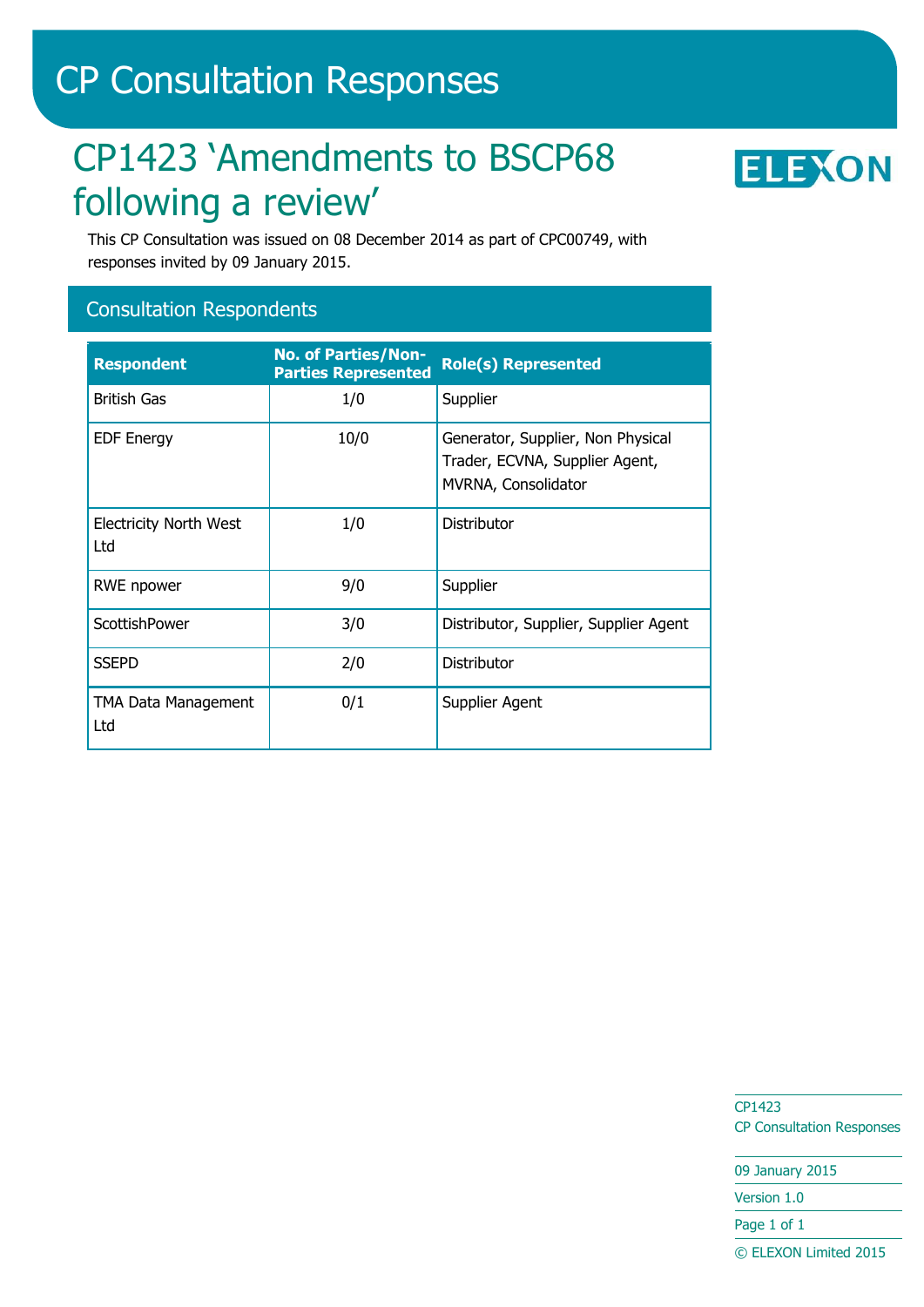# Summary of Consultation Responses

| <b>Respondent</b>                    | <b>Agree?</b> | <b>Impacted?</b> | Costs?                    | <b>Impl. Date?</b> |
|--------------------------------------|---------------|------------------|---------------------------|--------------------|
| <b>British Gas</b>                   | ✓             | $\pmb{x}$        | $\pmb{\times}$            |                    |
| <b>EDF Energy</b>                    | $\mathbf x$   | $\pmb{x}$        | $\mathbf x$               |                    |
| <b>Electricity North</b><br>West Ltd |               | $\mathbf x$      | $\pmb{\times}$            |                    |
| RWE npower                           | $\checkmark$  | $\pmb{\times}$   | $\pmb{\times}$            |                    |
| ScottishPower                        | ✔             | $\mathbf x$      | $\mathbf x$               |                    |
| <b>SSEPD</b>                         | ✔             | $\mathbf x$      | $\mathbf x$               |                    |
| <b>TMA Data</b><br>Management Ltd    |               | $\mathbf x$      | $\boldsymbol{\mathsf{x}}$ |                    |

CP1423 CP Consultation Responses

09 January 2015 Version 1.0 Page 2 of 2 © ELEXON Limited 2015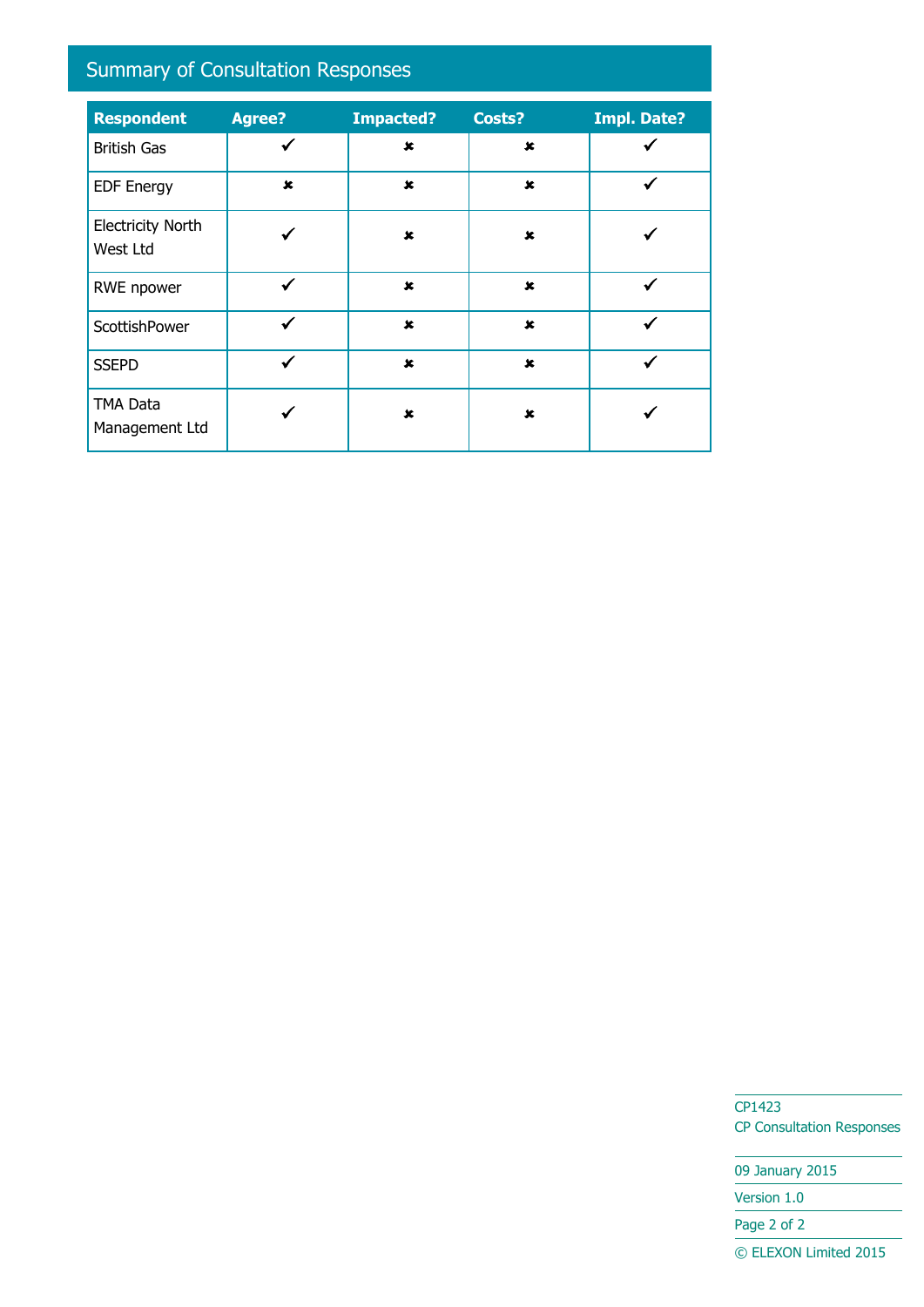### **Summary**

| Yes | No | <b>Neutral/No</b><br><b>Comment</b> | <b>Other</b> |
|-----|----|-------------------------------------|--------------|
|     |    |                                     |              |

#### **Responses**

| <b>Respondent</b>                    | <b>Response</b> | <b>Rationale</b>                                                                                                                                                                                                                                                                                                                                                                                                                                                                                                                                                                         |
|--------------------------------------|-----------------|------------------------------------------------------------------------------------------------------------------------------------------------------------------------------------------------------------------------------------------------------------------------------------------------------------------------------------------------------------------------------------------------------------------------------------------------------------------------------------------------------------------------------------------------------------------------------------------|
| <b>British Gas</b>                   | Yes             |                                                                                                                                                                                                                                                                                                                                                                                                                                                                                                                                                                                          |
| <b>EDF Energy</b>                    | <b>No</b>       | We do not believe the 50 working day lead time for<br>LLF registration is appropriate and LLF registration<br>should not be a significant time constraint to switch<br>between SMRS and CMRS systems.<br>The solution should look at reducing this timescale<br>to enable relevant parties opportunity to benefit<br>from their preferred choice of registration system at<br>an earlier time. We believe that maintaining existing<br>LLF or defaulting LLF values until existing LLF values<br>can be transferred could be achieved to enable<br>swifter registration between systems. |
| <b>Electricity North</b><br>West Ltd | Yes             | The proposed solution will ensure that the<br>mismatches between relevant BSCP's are resolved<br>by removing any conflicting information. This will<br>improve consistency across those procedures.                                                                                                                                                                                                                                                                                                                                                                                      |
| RWE npower                           | Yes             |                                                                                                                                                                                                                                                                                                                                                                                                                                                                                                                                                                                          |
| ScotttishPower                       | Yes             |                                                                                                                                                                                                                                                                                                                                                                                                                                                                                                                                                                                          |
| <b>SSEPD</b>                         | Yes             |                                                                                                                                                                                                                                                                                                                                                                                                                                                                                                                                                                                          |
| TMA Data<br>Management Ltd           | Yes             | CP1423 corrects some discrepancies and provides<br>more clarity to market participants.                                                                                                                                                                                                                                                                                                                                                                                                                                                                                                  |

CP1423 CP Consultation Responses

09 January 2015

Version 1.0

Page 3 of 3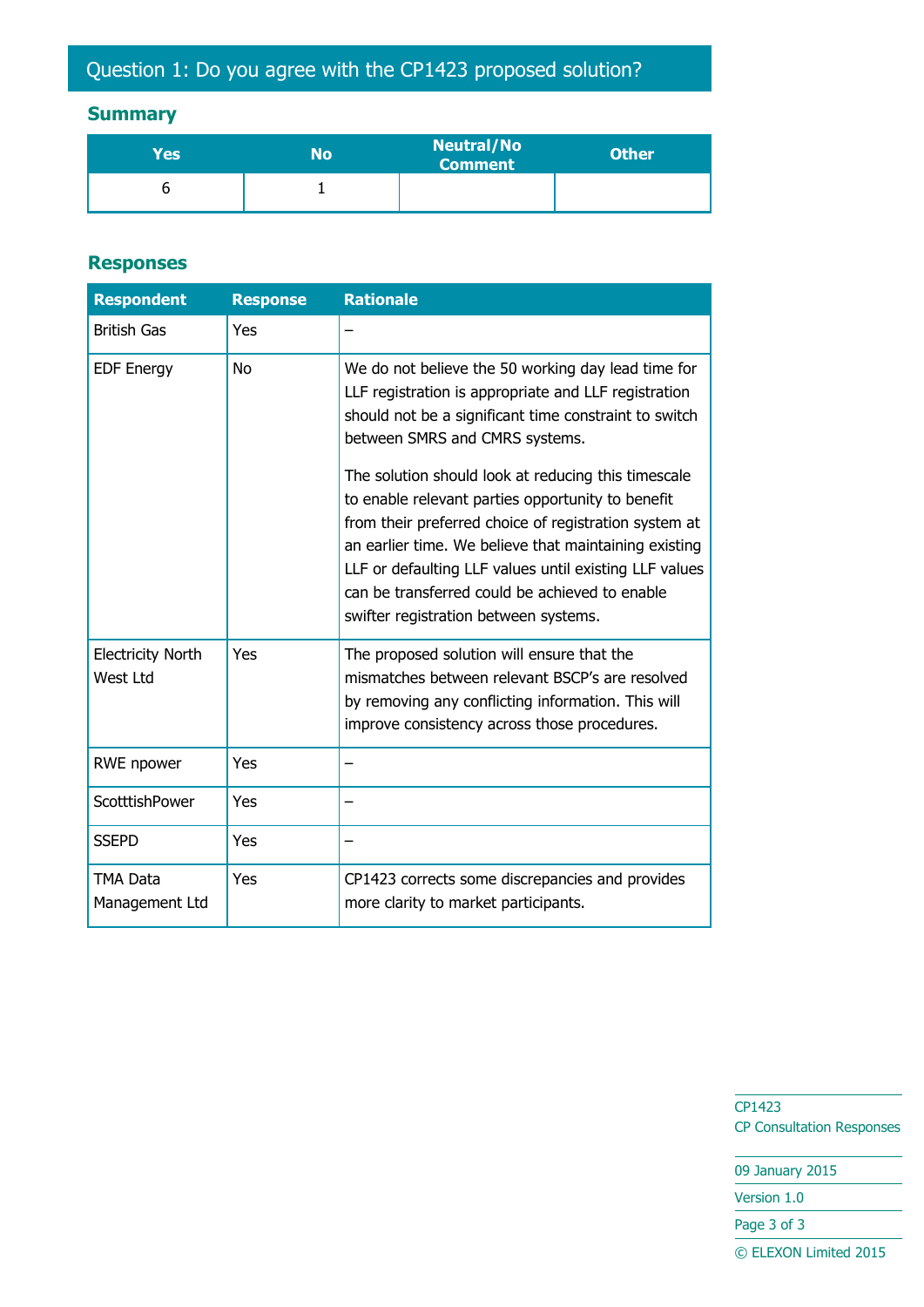## Question 2: Do you agree that the draft redlining delivers the CP1423 proposed solution?

#### **Summary**

| Yes | No | <b>Neutral/No</b><br><b>Comment</b> | <b>Other</b> |
|-----|----|-------------------------------------|--------------|
|     |    |                                     |              |

#### **Responses**

A summary of the specific responses on the draft redlining can be found at the end of this document.

| <b>Respondent</b>                    | <b>Response</b> | <b>Rationale</b>                                                                                                                                                               |
|--------------------------------------|-----------------|--------------------------------------------------------------------------------------------------------------------------------------------------------------------------------|
| <b>British Gas</b>                   | <b>Yes</b>      |                                                                                                                                                                                |
| <b>EDF Energy</b>                    | No              | On the basis the proposal is looking to make the<br>procedure more efficient we do not believe the<br>drafting delivers solution given the delay in transfer<br>of LLF values. |
| <b>Electricity North</b><br>West Ltd | Yes             | We believe that the redlining will deliver the<br>proposed solution.                                                                                                           |
| RWE npower                           | Yes             |                                                                                                                                                                                |
| ScottishPower                        | <b>Yes</b>      |                                                                                                                                                                                |
| <b>SSEPD</b>                         | Yes             |                                                                                                                                                                                |
| TMA Data<br>Management Ltd           | <b>Yes</b>      |                                                                                                                                                                                |

CP1423 CP Consultation Responses

09 January 2015

Version 1.0

Page 4 of 4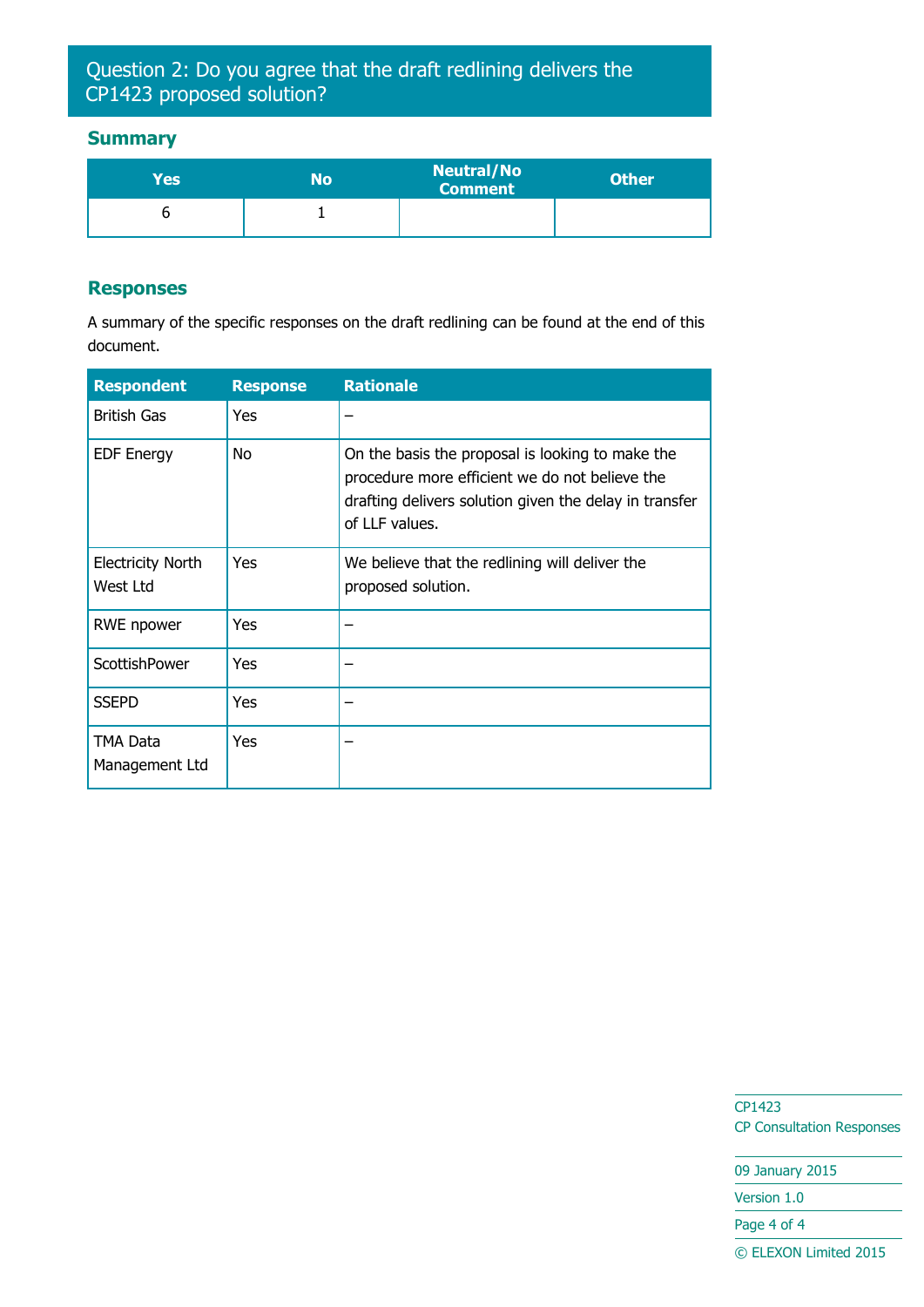# Question 3: Will CP1423 impact your organisation?

### **Summary**

| Yes' | No | <b>Neutral/No</b><br><b>Comment</b> | <b>Other</b> |
|------|----|-------------------------------------|--------------|
|      |    |                                     |              |

#### **Responses**

| <b>Respondent</b>                    | <b>Response</b> | <b>Rationale</b>                                                      |
|--------------------------------------|-----------------|-----------------------------------------------------------------------|
| <b>British Gas</b>                   | <b>No</b>       |                                                                       |
| <b>EDF Energy</b>                    | <b>No</b>       | There would be limited impact on our systems and<br>processes.        |
| <b>Electricity North</b><br>West Ltd | No.             | This CP will not cause an adverse impact to our<br>current processes. |
| <b>RWE</b> npower                    | No              |                                                                       |
| ScottishPower                        | <b>No</b>       |                                                                       |
| <b>SSEPD</b>                         | No              |                                                                       |
| TMA Data<br>Management Ltd           | <b>No</b>       |                                                                       |

CP1423 CP Consultation Responses

09 January 2015 Version 1.0 Page 5 of 5 © ELEXON Limited 2015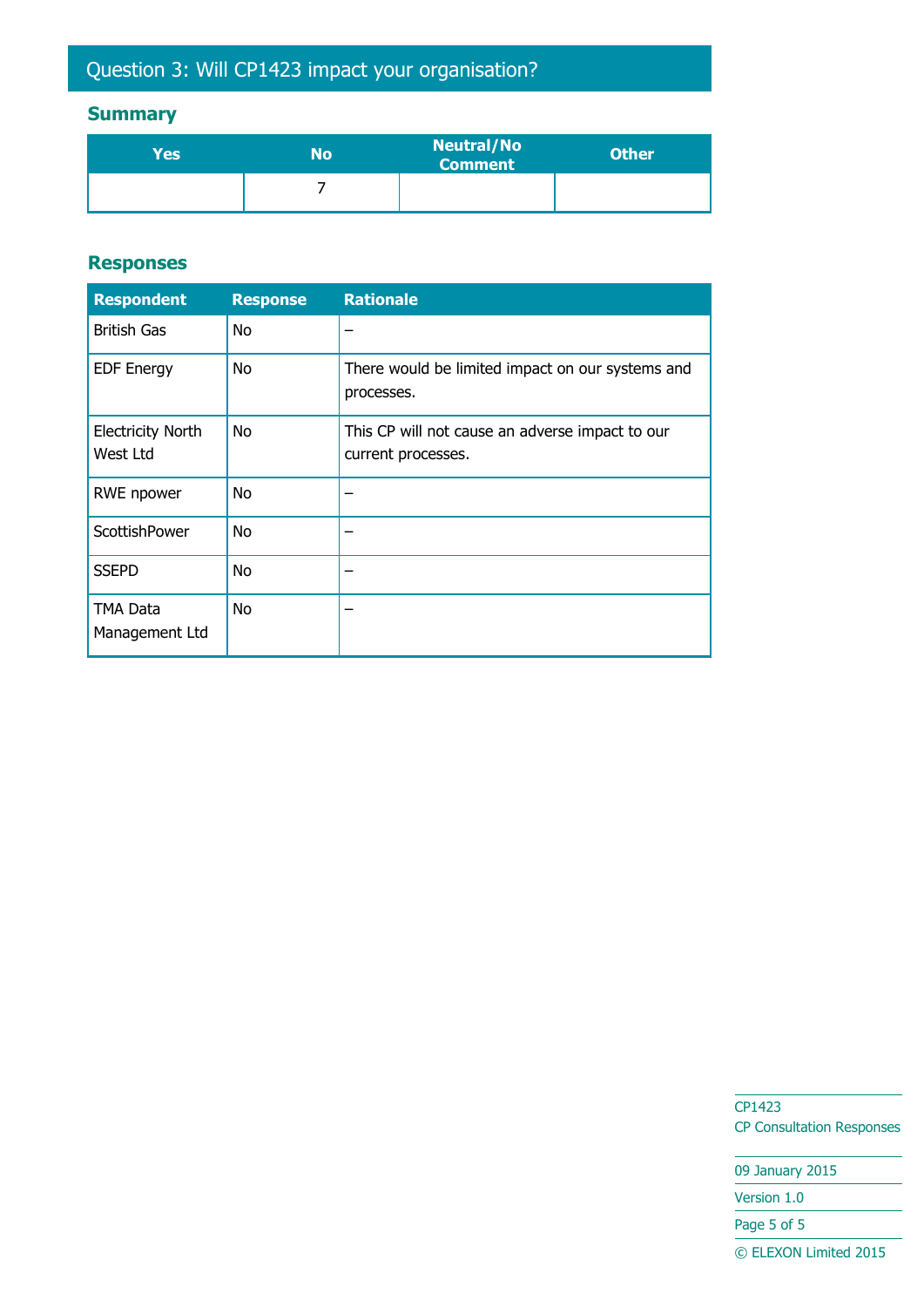# Question 4: Will your organisation incur any costs in implementing CP1423?

### **Summary**

| Yesl | No | <b>Neutral/No</b><br><b>Comment</b> | <b>Other</b> |
|------|----|-------------------------------------|--------------|
|      |    |                                     |              |

#### **Responses**

| <b>Respondent</b>                    | <b>Response</b> | <b>Rationale</b>                                                                            |
|--------------------------------------|-----------------|---------------------------------------------------------------------------------------------|
| <b>British Gas</b>                   | No.             |                                                                                             |
| <b>EDF Energy</b>                    | <b>No</b>       |                                                                                             |
| <b>Electricity North</b><br>West Ltd | No.             | We do not believe any system or process changes<br>will be required as a result of this CP. |
| <b>RWE</b> npower                    | No.             |                                                                                             |
| ScottishPower                        | No.             |                                                                                             |
| <b>SSEPD</b>                         | No.             |                                                                                             |
| <b>TMA Data</b><br>Management Ltd    | <b>No</b>       |                                                                                             |

CP1423 CP Consultation Responses

09 January 2015 Version 1.0 Page 6 of 6 © ELEXON Limited 2015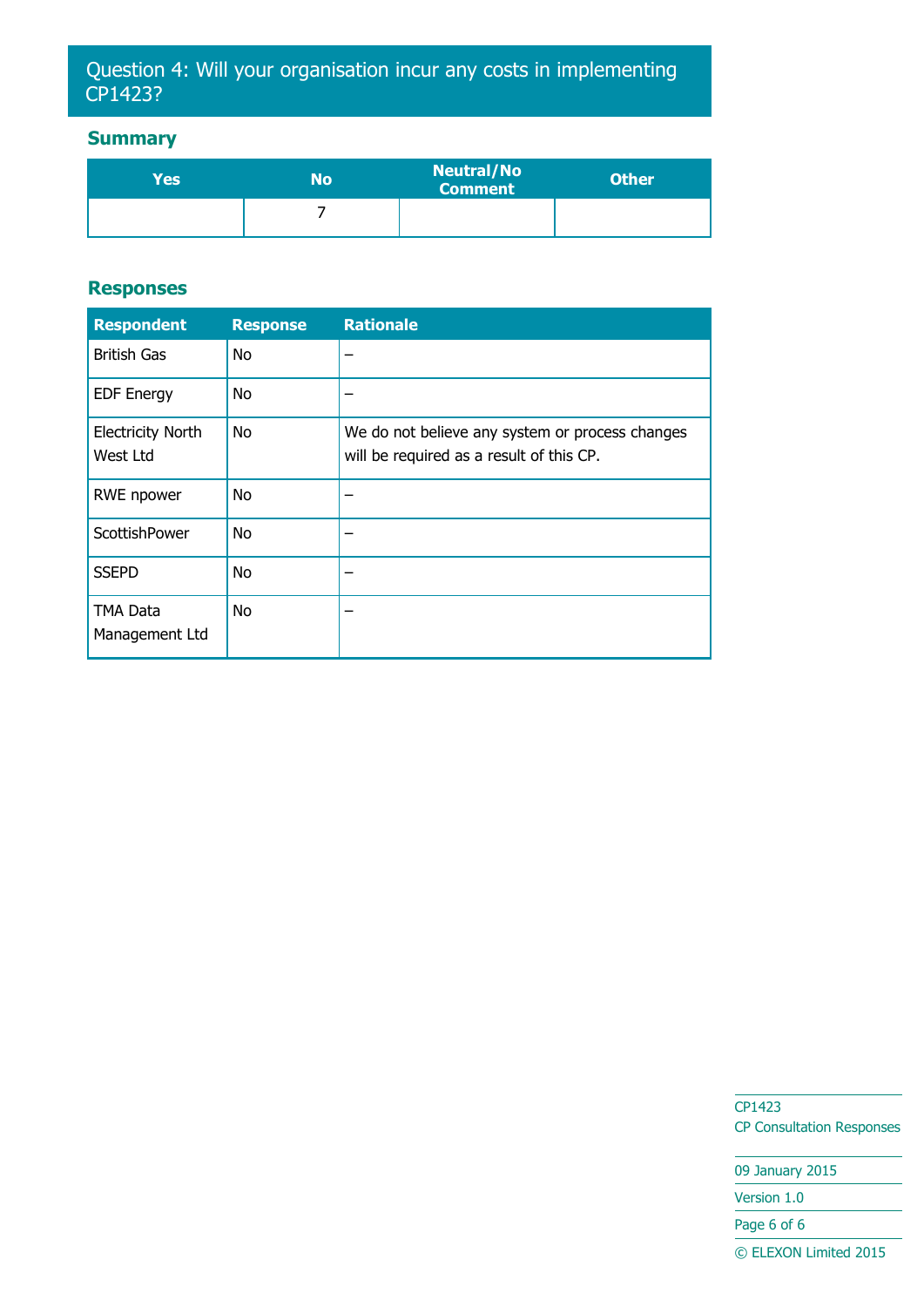# Question 5: Do you agree with the proposed implementation approach for CP1423?

### **Summary**

| Yes | No | <b>Neutral/No</b><br>Comment | <b>Other</b> |
|-----|----|------------------------------|--------------|
|     |    |                              |              |

#### **Responses**

| <b>Respondent</b>                    | <b>Response</b> | <b>Rationale</b>                                                                                |
|--------------------------------------|-----------------|-------------------------------------------------------------------------------------------------|
| <b>British Gas</b>                   | <b>Yes</b>      |                                                                                                 |
| <b>EDF Energy</b>                    | <b>Yes</b>      |                                                                                                 |
| <b>Electricity North</b><br>West Ltd | Yes             | The approach for this CP to be included in the next<br>available release would seem reasonable. |
| <b>RWE</b> npower                    | <b>Yes</b>      |                                                                                                 |
| ScottishPower                        | <b>Yes</b>      |                                                                                                 |
| <b>SSEPD</b>                         | <b>Yes</b>      |                                                                                                 |
| <b>TMA Data</b><br>Management Ltd    | Yes             |                                                                                                 |

CP1423 CP Consultation Responses

09 January 2015 Version 1.0 Page 7 of 7 © ELEXON Limited 2015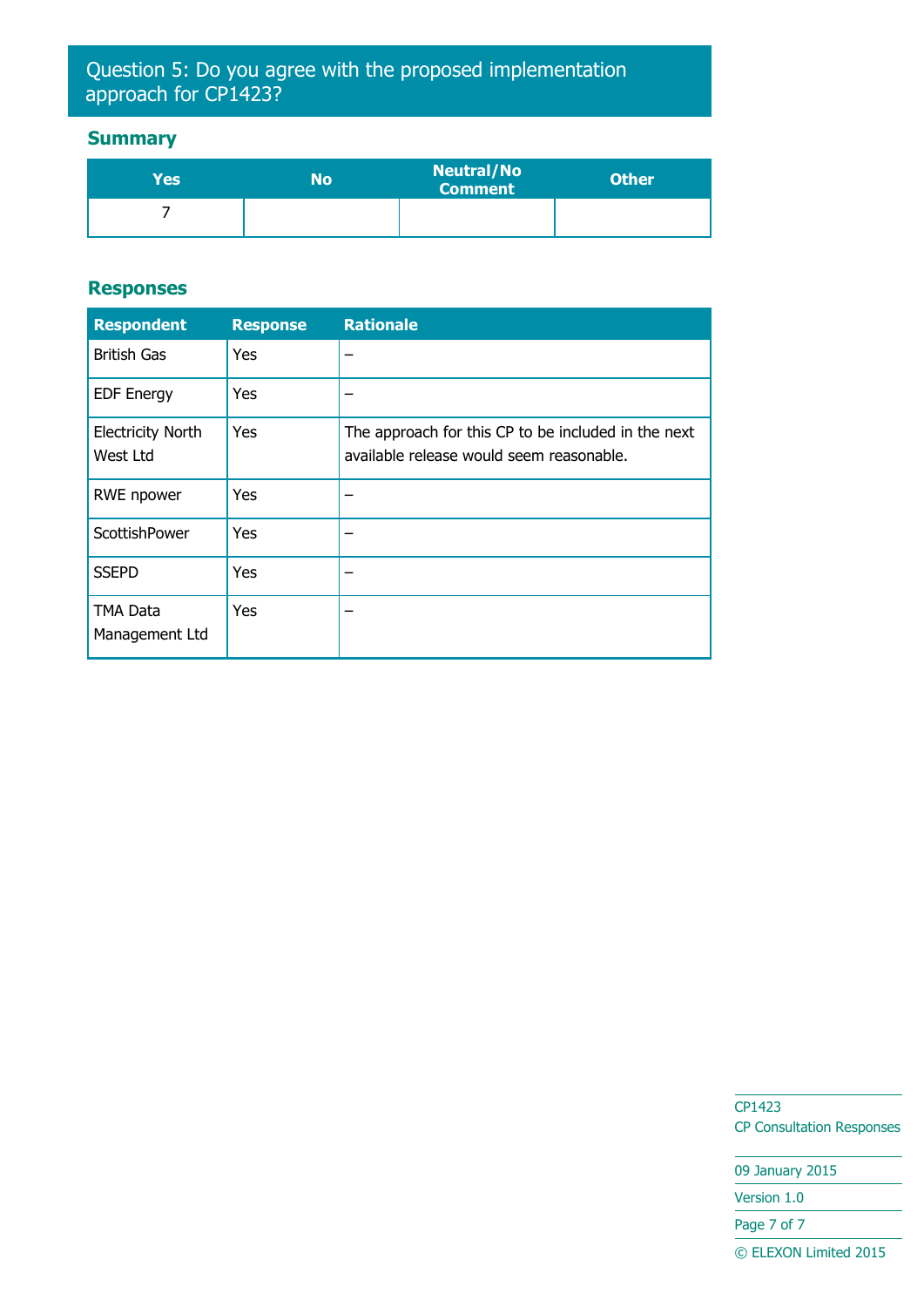# Question 6: Do you believe that BSCP68 is no longer a relevant document?

### **Summary**

| Yes | No | <b>Neutral/No</b><br><b>Comment</b> | <b>Other</b> |
|-----|----|-------------------------------------|--------------|
|     |    |                                     |              |

#### **Responses**

| <b>Respondent</b>                    | <b>Response</b> | <b>Rationale</b>                                                                                                                                                                                                                                                                                            |
|--------------------------------------|-----------------|-------------------------------------------------------------------------------------------------------------------------------------------------------------------------------------------------------------------------------------------------------------------------------------------------------------|
| <b>British Gas</b>                   | Yes             |                                                                                                                                                                                                                                                                                                             |
| <b>EDF Energy</b>                    | N <sub>0</sub>  | Whilst the transfer of metering systems between<br>SMRS and CMRS is a rare event we still believe<br>BSCP68 to be relevant.                                                                                                                                                                                 |
| <b>Electricity North</b><br>West Ltd | N <sub>O</sub>  | Whilst the procedure may not be used very often it<br>would be more difficult to find the information you<br>needed when working on a Transfer of Registration<br>Metering Systems between CMRS and SMRS if it<br>were buried in other procedures where their title<br>may not easily identify the content. |
| RWE npower                           | <b>No</b>       |                                                                                                                                                                                                                                                                                                             |
| ScottishPower                        | No              | Although the process is rarely invoked, now that the<br>document is to be updated, retain it for the time<br>being for guidance.                                                                                                                                                                            |
| <b>SSEPD</b>                         | Yes             | We agree with SVG's view as BSCP68 has been<br>invoked so infrequently that it should be retired. We<br>are unable to determine any circumstances where it<br>would be used.                                                                                                                                |
| TMA Data<br>Management Ltd           | No Comment      |                                                                                                                                                                                                                                                                                                             |

CP1423 CP Consultation Responses

09 January 2015

Version 1.0

Page 8 of 8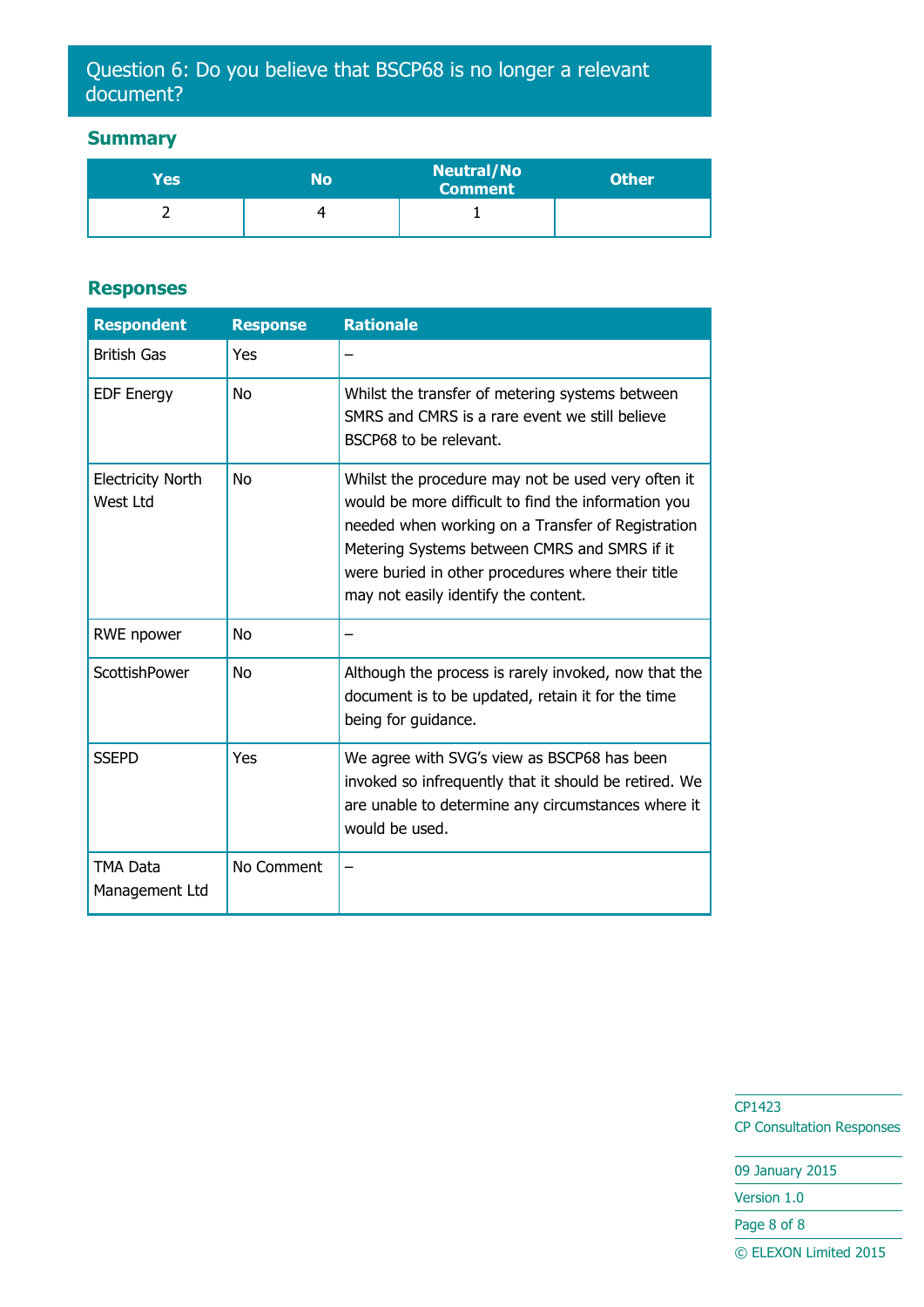# **Summary**

| Yes | <b>No</b> |
|-----|-----------|
|     |           |

#### **Responses**

| <b>Respondent</b>                    | <b>Response</b> | <b>Comments</b> |
|--------------------------------------|-----------------|-----------------|
| <b>British Gas</b>                   | <b>No</b>       |                 |
| <b>EDF Energy</b>                    | <b>No</b>       |                 |
| <b>Electricity North</b><br>West Ltd | <b>No</b>       |                 |
| RWE npower                           | <b>No</b>       |                 |
| ScottishPower                        | <b>No</b>       |                 |
| <b>SSEPD</b>                         | <b>No</b>       |                 |
| <b>TMA Data</b><br>Management Ltd    | <b>No</b>       |                 |

CP1423 CP Consultation Responses

09 January 2015 Version 1.0 Page 9 of 9 © ELEXON Limited 2015